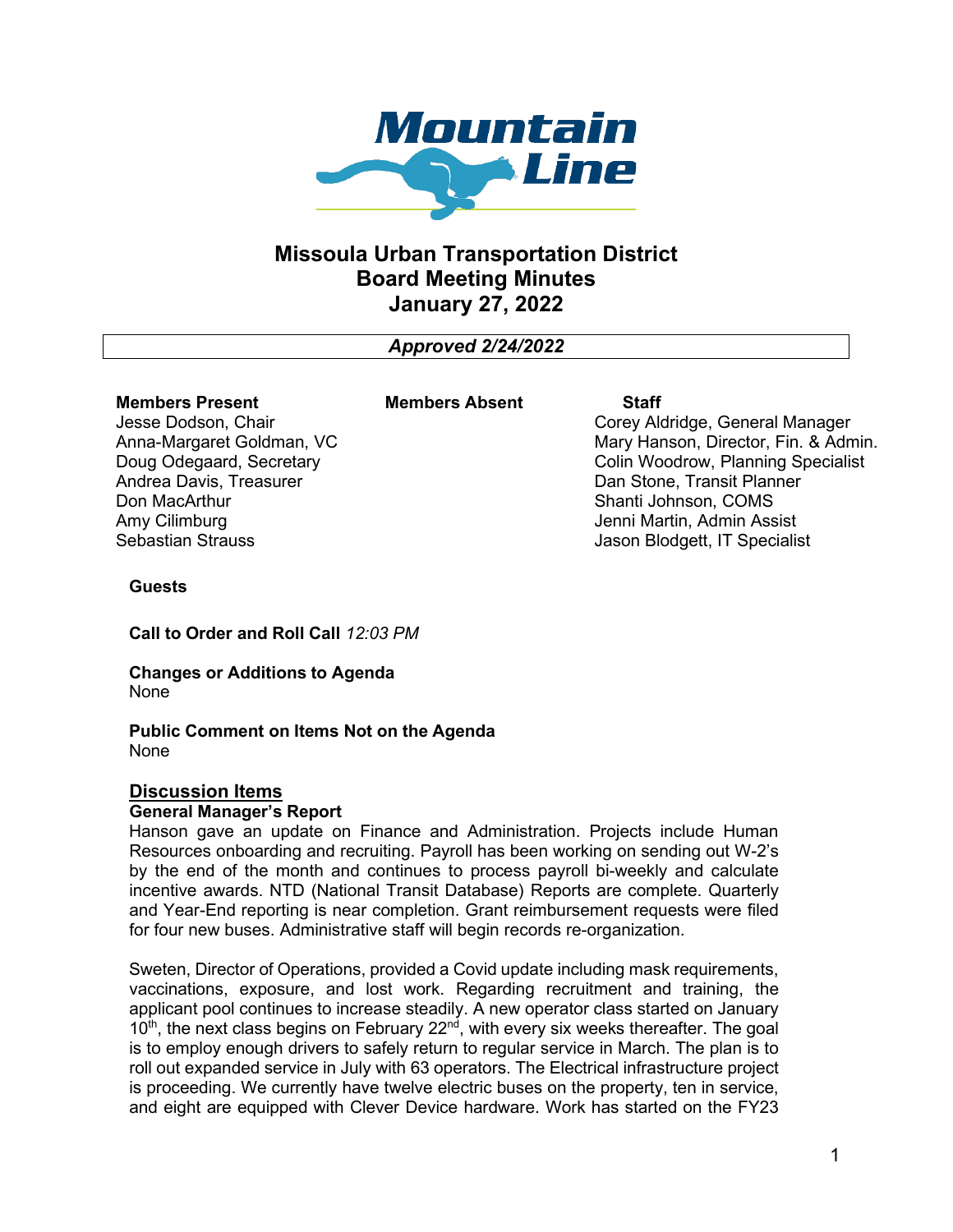Coordination Plan. Sweten presented to ZEBRA (Zero Emission Bus Resource Alliance), a professional transit association focused on zero-emission bus technology. The Transfer Center Office is now re-opened.

Woodrow gave an overview of ongoing projects, including the Electrical Facility Upgrade. The Northwest Energy service enhancement is complete. Charging reel delivery is delayed until May or June as we continue to look for an interim solution. Phase 1 & 2 of the Brooks Street Master Plan (BSMP) were reviewed.

A suitable training facility has been located at the Gordon Building at 2291 West Broadway. The plan is to relocate before the next training class on February 22<sup>nd</sup>. The Transfer Center Office remodel is complete and fully operational. The MOAB first floor remodel and shop stairs should be finished by February 21st.

Johnson provided an update on a recruitment campaign running from January 19<sup>th</sup> through February 15<sup>th.</sup> Community engagements events include celebrating Mountain Line's 44<sup>th</sup> anniversary by riding the buses, connecting with riders, and answering questions. In celebration of Clean Air Month, a series of banners are hanging on the Bear Tracks bridge to recognize our Zero-Fare Partners.

Aldridge shared that the new fixed-route electric buses are not currently accepting ads and suggested using the white Paratransit buses for advertising. Staff has worked hard on the Federal Transit Administration funding and grant qualifications.

Board members discussed bus reimbursement requests, finance, covid requirements, building sites, and bus ad revenue.

#### **Action Items**

#### **Minutes of December 15, 2021**

Odegaard made a motion to approve the minutes of December 15, 2021, seconded by Cilimburg. The motion carried unanimously.

#### **November 2021 Financials**

Davis presented the November 2021 Financials. Reserves are fully funded. Davis reviewed the statements and shared changes are due to bus purchases and the need to purchase a bus lift and washer. Operations are down due to labor shortages. The auditor's year-end adjusted entries have created a need for budget adjustments. Discussion followed. Davis made a motion to accept and approve the November 2021 Financials, seconded by Odegaard.The motion carried unanimously.

#### **Election of 2022 Board Officers and Committees**

Odegaard made a motion to approve the 2022 Slate of Officers, seconded by MacArthur. The motion carried unanimously. (See Appendix A)

#### **Leasing of Training Facility**

Woodrow presented a request to lease property at 2291 West Broadway, Suite 3, Missoula, MT, for an Operator Training Facility. MacArthur made a motion to authorize the General Manager to sign a five (5)-year lease agreement with Gordon Properties, LLC., seconded by Cilimburg. The motion carried unanimously.

#### **Purchase of 12 Onboard Communications Screens**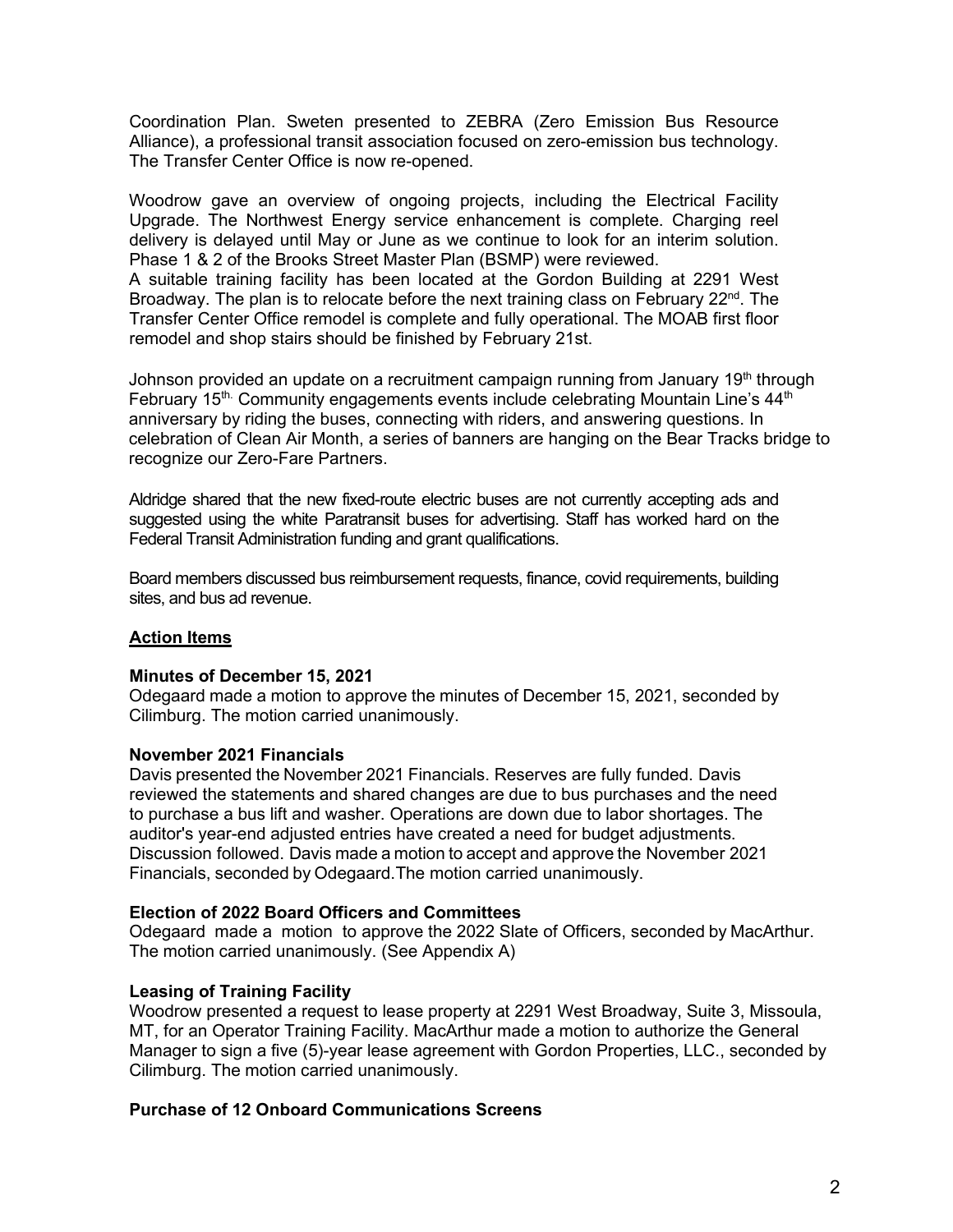Johnson presented a request to purchase onboard digital media screens with software. MacArthur made a motion to approve authorizing the General Manager to sign a contract and purchase twelve (12) onboard digital media screens with software from Digi-VUE Advertising for \$32,580, seconded by Goldman. The motion carried unanimously.

## **Adjournment**

The meeting adjourned at 1:43 pm.

Submitted by Jenni Martin